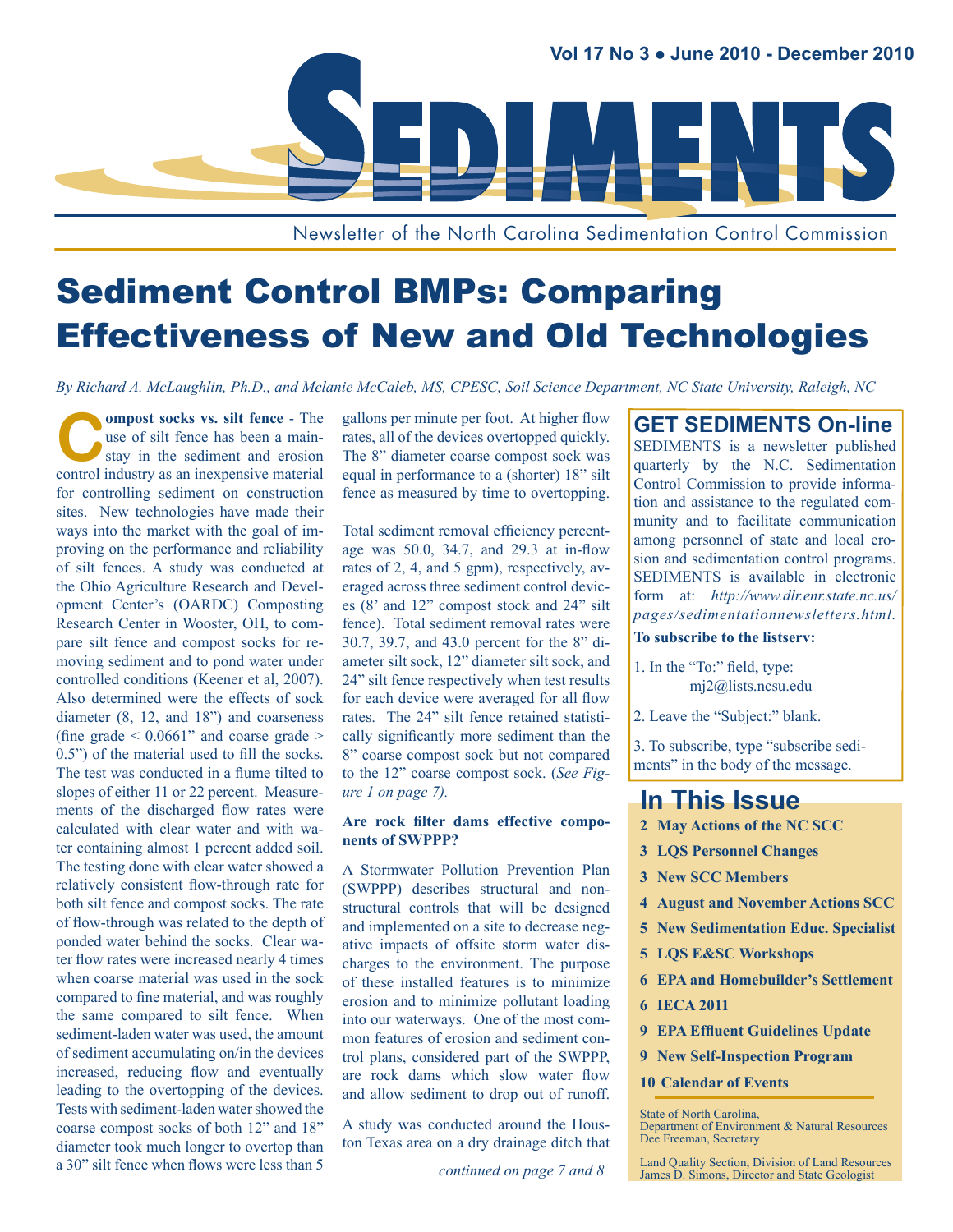# **NC Sedimentation Control Commission: May Actions**

At its meeting on May 20, 2010 the NC Sedimentation Control Commission (SCC) took the following actions:

#### **Delegated Local Programs**

- Town of Kitty Hawk: Approved the continuation of Local Delegation of erosion and sediment control (ES&C) programs.
- Town of Kill Devil Hills: Approved the continuation of Local Delegation.
- Town of Nags Head: Approved the continuation of Local Delegation.
- City of Jacksonville: Approved the continuation of Local Delegation.
- City of Raleigh: Approved the continuation of Local Delegation.
- City of Newton: Approved the continuation of Local Delegation.
- Catawba County: Approved the continuation of Local Delegation.
- Iredell County: Approved the continuation of Local Delegation.
- Cabarrus County: The County surrendered their Local Program. The Mooresville Regional Office has resumed responsibility for the county's ES&C program.

#### **Adoption of Draft Rules for Design Standards in the Falls Lake Watershed and Permanent Ground Cover.**

- Four draft standards for erosion control for the Upper Neuse River Basin/ Falls Lake Watershed were approved to proceed to the public comment process based upon recommendations by the Technical Advisory Committee (TAC). These draft standards are similar to those already developed for water supply watersheds throughout the State, except the forth standard has a 10-day limit for establishing ground cover. The SCC is required to develop and adopt rules for the Falls Lake watershed by December 1, 2011. The four draft standards include (standards 1-3 are paraphrased):
	- 1.Erosion and sedimentation control measures shall be planned, designed, and constructed to provide protection from the 25-year storm event (paraphrased);
- 2. Sediment basins shall be constructed so that an estimated 70% of larger soil particles (40-micron or greater) will be captured for a 2-year storm (paraphrased);
- 3. Newly constructed open channels shall have no steeper side slopes than 2:1 slopes if vegetative cover is used for stabilization; steeper side slopes are permitted if soil or geologic conditions ensure stabilized side slopes by using mechanical devices, structural devices, or acceptable ditch liners. In any event, the angle for side slopes shall be sufficient to restrain accelerated erosion (paraphrased).
- 4. Stabilization of disturbed areas shall be provided within 10 calendar days wherever land-disturbing activities have ceased, or have temporarily ceased on any portion of the site and will not resume for a period exceeding 14 calendar days. Extensions may be approved by the Sedimentation Control Commission or a local government that administers an erosion and sedimentation control program approved under G.S. 113A-60 (actual proposed standard)

#### **Adoption of Draft Rules for Temporary and Permanent Ground Cover.**

• Approved draft amendments to proceed to the public hearing process. These amend the existing statutes and rules regarding ground cover to comply with the EPA's Effluent Limit Guidelines (ELG) that will require after August 3, 2011 all construction sites not being actively graded to be stabilized within 14 days or less. The current NC Rule 15A, NCAC 04B .0107 establishes a time period of 15 working days or 90 calendar days upon completion of construction, whichever period is shorter except as provided in 0401 24(e) which are the high quality water standards (shorter of 15 working days or 60 calendar days). The proposed draft rule is:

*15 NCAC 04B .0107 (b) Pursuant to G.S. 113A-57(3), a temporary or permanent ground cover sufficient to restrain erosion shall be provided within 14 calendar days wherever land-disturbing activities have permanently ceased on any portion of the site. Permanent ground cover sufficient to* 

*continued on page 4*



*SEDIMENTS* is published by the NC Sedimentation Control Commission to provide information and assistance to the regulated community and to facilitate communication among personnel of state and local erosion and sedimentation control programs. Past issues are on the [Land Quality Section web site.](http://www.dlr.enr.state.nc.us/pages/sedimentationnewsletters.html)

Send comments to Evangelyn Lowery-Jacobs, NCDENR-Land Quality, 1612 Mail Service Center, Raleigh, NC 27699- 1612. Email: evangelyn.lowery-jacobs@ ncdenr.gov.

To receive *Sediments* electronically, please see page 1 for list service instructions or contact bonnie kurth@ncsu.edu or (919) 515-3723.

Personnel of the Land Quality Section of the NC Department of Environment and Natural Resources provide information and assistance for implementation of the NC Erosion and Sedimentation Control Program. For assistance, please contact the Regional Engineer or the Raleigh headquarters listed below:

> TBA 2090 US Hwy 70 Swannanoa, NC 28778 (828) 296-4500

Steve Cook, CPESC 225 Green Street, Suite 714 Fayetteville, NC 28301 (910) 433-3300

Zahid Khan 610 East Center Ave., Suite 301 Mooresville, NC 28115 (704) 663-1699

John Holley, PE 3800 Barrett Drive, Suite 101 Raleigh, NC 27609 (919) 791-4200

Pat McClain, PE 943 Washington Sq. Mall Washington, NC 27889 (252) 946-6481

Dan Sams, PE 127 Cardinal Dr. Ext. Wilmington, NC 28405-3845 (910) 796-7215

Matt Gantt, PE 585 Waughtown St. Winston-Salem, NC 27107 (336) 771-5000

Gray Hauser, PE Raleigh Central Office 512 N. Salisbury St., 1612 MSC Raleigh, NC 27699-1612 (919) 733-4574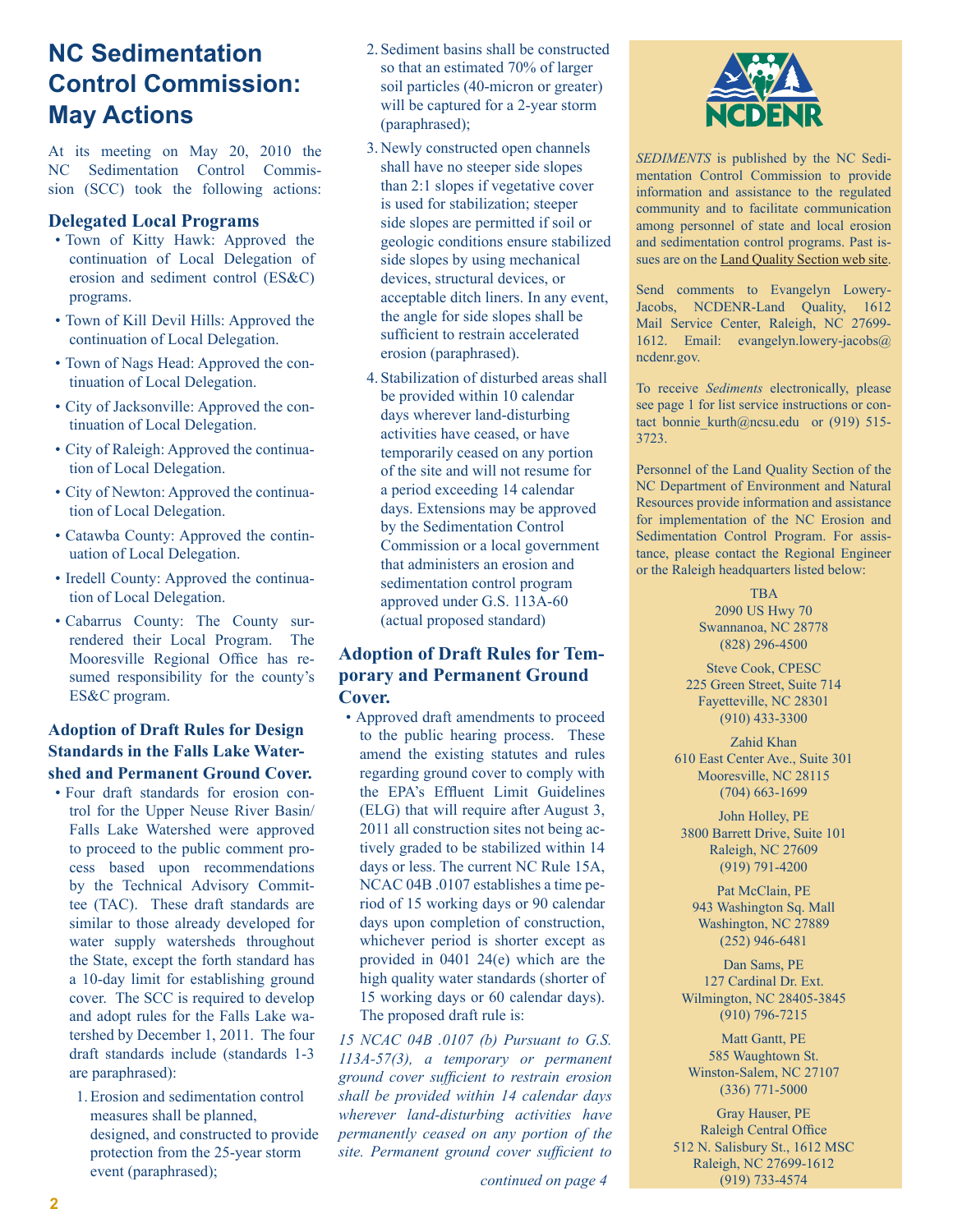#### **The North Carolina Sedimentation Control Commission**

The Sedimentation Control Commission (SCC) was created to administer the Sedimentation Control Program pursuant to the NC Sedimentation Pollution Control Act of 1973 (SPCA). It is charged with adopting rules, setting standards, and providing guidance for implementation of the Act. The composition of the Commission is set by statute to encompass a broad range of perspectives and expertise in areas related to construction, industry, government, and natural resource conservation and quality. All members are appointed by the Governor and serve threeyear terms, except for the Director of the Water Resources Research Institute of the University of North Carolina, who serves as long as he remains Director. The chairman of the SCC is named by the Governor. The following is a list of current members with the organizations they represent:

> **Chair:** Robin Smith Burnsville Non-governmental Conservation

> **Commissioners:** Elaine C. Chiosso Bynum Non-governmental Conservation

Tommy Esqueda Wake County NC Association of County Commissioners

> Joseph E. Glass Fayetteville Professional Engineers of NC

Kevin Martin Franklinton NC Environmental Management Commission

Rich McLaughlin Raleigh NC State University, Dept. of Soil Science

> John William Miller, Jr. Burnsville NC Mining Commission Randy Veltri

**Charlotte** NC Public Utilities

Richard Vick Wilson Carolinas Associated General Contractors

Michael P. Voiland Raleigh Water Resources Research Institute of The University of North Carolina

Rob Weintraub Wake Forest NC Home Builders Association

Manly West Moyock NC Soil and Water Conservation Commission

**3**

### **LQS Personnel Changes**

**Brad Cole** transferred from the Raleigh Regional Office to the Raleigh Central Office on April 12, 2010 and is now an Assistant State Dam Safety Engineer

**Deborah Williams** started on April 19, 2010 as Program Assistant to the Sediment Program and Dam Safety Program in the Raleigh Central Office

**Roger King** started on May 3, 2010 as Program Assistant in the Dam Safety Program in the Raleigh Central Office

**Evangelyn Lowery-Jacobs** transferred from the Fayetteville Regional Office to the Raleigh Central Office on September 1, 2010 and is now the Sediment Education Specialist

**Janet Boyer**, Regional Engineer of the Asheville Regional Office, was promoted to State Mining Specialist in the Raleigh Central Office on December 9, 2010

The following nine (9) personnel left the Land Quality Section on September 30, 2010 because of a reduction in force (RIF):

**Jason Fulton**, Environmental Specialist, Asheville Regional Office

**Andrew Schneider**, Assistant Regional Engineer, Mooresville Regional Office

**Michael Hedrick**, Environmental Specialist, Mooresville Regional Office

**Chad Broadway**, Environmental Specialist, Mooresville Regional Office

**Jennifer Fickler**, Environmental Specialist, Mooresville Regional Office

**Clif Whitfield**, Assistant Regional Engineer, Winston-Salem Regional Office

**Neil Uldrick**, Environmental Specialist, Winston-Salem Regional Office

**Ryan Locklear**, Environmental Specialist, Fayetteville Regional Office

**Paul Worthington**, Environmental Specialist, Wilmington Regional Office

### **New SCC Members**

#### *Randy Veltri*

Randy Veltri is a Manager for Siting and Site Development at Duke Energy, Charlotte, NC. Mr. Veltri's graduated from West Virginia University and is a registered Landscape Architect responsible for siting and permitting Power Delivery Electrical Facilities. Mr. Veltri has 29 years of experience in siting and permitting. .

#### *Manly West*

Manly West is the Chairman for the N.C. Soil and Water Conservation Commissioners, representing the Coastal Region. Mr. West is an elected soil and water supervisor for Currituck County, one of five counties that make up the Albemarle Soil & Water Conservation District, for which he has served as supervisor since 1987. A Currituck native, Mr. West is employed in information systems management for the federal government and also operates his own farm, which has been worked continuously by his family since the American Revolution. He has served in the U.S. Coast Guard, currently sits on the Currituck Co. Planning Board, and is active in his local church. Mr. West is married, with one son.

#### *Kevin Martin*

Kevin Martin is a member of the Environmental Management Commission (EMC). Mr. Martin is a N.C. Licensed Soil Scientist; Professional Wetland Scientist, Registered Professional Soil Scientist, N.C. Certified Waste Water Treatment Plant Operator, and N.C. Certified Sub-Surface System Operator. Since 1989, he has been the Co-founder and Principal of Soil & Environmental Consultants, PA, specializing in soil/site evaluation for on-site waste disposal, flood hazard soils and wetland consulting, well sampling and analysis, physical and chemical soils analysis, computer modeling, environmental assessments and other environmental analysis. Mr. Martin received his BS in 1980 in Conservation, Soil Science Concentration, NCSU and his MS in 1987 in Soil Science, Civil Engineering Minor, NCSU.

#### *Rich McLaughlin*

Rich McLaughlin is a Professor and Extension Specialist in the Dept. of Soil Science at NC State University. Dr. McLaughlin focuses on erosion, sediment, and turbidity control from construction sites. Simple, inexpensive turbidity reduction systems developed by McLaughlin and colleagues were recently cited by USEPA as methods to achieve the Effluent Limit Guideline rule regulating turbidity in construction site runoff.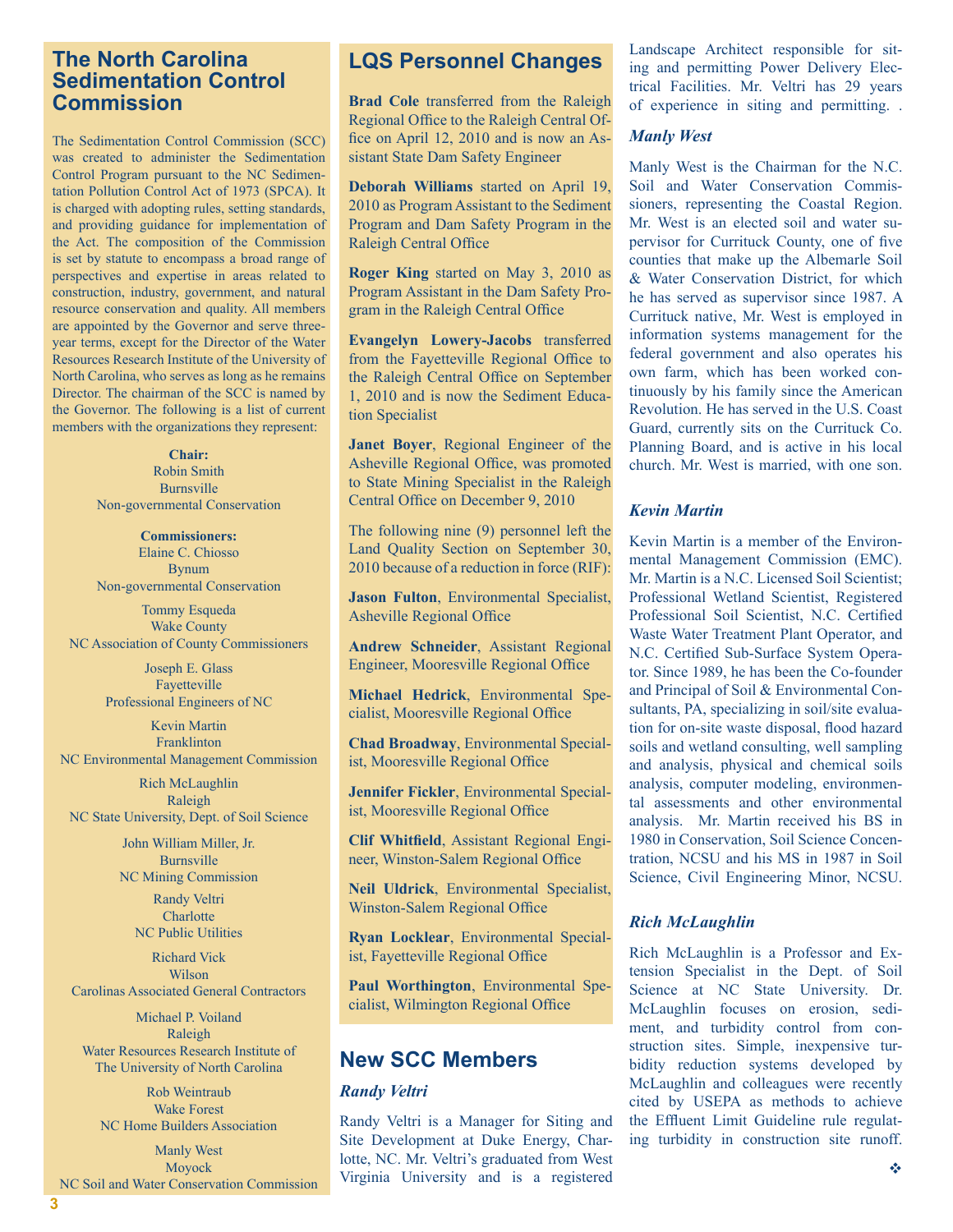*restrain erosion must be established within 60 calendar days following completion of construction or development, other than small disturbances (less than one-half acre), except that permanent ground cover sufficient to restrain erosion must be established within 90 calendar days following completion of construction or development, other than small disturbances (less than one-half acre), in the following counties: Alexander, Alleghany, Ashe, Avery, Buncombe, Burke, Caldwell, Cherokee, Clay, Graham, Haywood, Henderson, Jackson, Macon, Madison, McDowell, Mitchell, Polk, Rutherford, Surry, Swain, Transylvania, Watauga, Wilkes and Yancey; and except as provided in 15A NCAC 4B .0124(e). Extensions may be approved by the Sedimentation Control Commission or a local government that administers an erosion and sedimentation control program approved under G.S. 113A-60. Such extensions may be due to natural factors that impede the seeding process*.

#### **Education Projects:**

- Funded North Carolina State University to continue electronic production (webposting and listserv) of the Sediments newsletter (\$17,020). The Sediments newsletter will be produced semi-annually (reduced from quarterly), with summaries of the SCC meeting actions disseminated via the Sediments listserv in between these issues.
- Funded WRRI to continue support for the Annual Workshop and Awards banquet for the Local Erosion and Control Programs, including meeting facility and attendee travel (\$65,918).
- Funded WRRI to support the NC Sedimentation Control Commission (SCC) and NC Department of Environment and Natural Resources –Division of Land Resources, Land Quality Section (DENR-LQS) staff by providing assistance in the continuation of workshops for Design Professionals Training. Four workshops were funded, two in Raleigh and two at the Mountain Horticultural Crops Research and Extension Center in Mills River, near Asheville) (\$28,472). This year's funding includes a partnership with Dr. McLaughlin to provide classroom and field demonstration instruction on turbidity control for one day of the two-day workshops.
- Funded North Carolina State University

to establish the Western North Carolina Erosion, Sediment and Turbidity Control Training and Demonstration Site (\$19,550; up to \$27,550 if funds are available) at the Mountain Horticultural Crops Research and Extension Center. This would provide a site in the western part of the state similar to the Sediment and Erosion Control Research and Demonstration Facility at the Lake Wheeler Road Field Laboratory. This site would be utilized in the upcoming E&SC Design Professionals Workshops. *SCC May Actions continued from page 2* **b** establish the Western North Caro- **NC Sedimentation** 

> • Reallocate unspent education funds in the current year that ended June 2010 (\$47,212) to assist with Land Quality Section operations such as regional office rent, travel and supplies.

#### **Technical Advisory Committee**

• Approved three additional members for the SCC Technical Advisory Committee: Fred Grogan, Craig Wyant, and Robert Hastings. The current committee members are: Greg Jennings (PE, PhD, NCSU, Biological and Ag Engineering), Kenny Waldroup (City of Raleigh Public Utilities), Curtis J. Richardson (PhD, Duke, Resource Ecology), Rich McLaughlin (PhD, NCSU, Soil Science), Kevin Martin (LSS, Soil Science consultant), Berry Jenkins (PE, Association of General Contractors), David Harris (PE, NC-DOT Roadside Erosion Control and Vegetation Management), Mark Senior (PE, City of Raleigh Stormwater), Mark A. Taylor (PE, Engineering consultant), Mack Little (RLA, Landscape Architecture consultant), Fred Grogan Landscape Architect), Craig Wyant (Landscape Architect), Robert Hastings (Water Resources), Fred Roger Watson (PE, Metropolitan Sewerage District of Buncombe County), Chris Roberts (PE, Durham County, Division Manager Sedimentation & Erosion Control Division), Wyatt L. Brown (LSS, NC Ecosystem Enhancement Program, and Jimmy Kizer (PE, Engineering consultant). The Technical Advisory Committee's roles include being a technical advisory for the development of draft rules for the Falls Reservoir and Upper Neuse River water supply and evaluating potential revisions to the Sediment and Erosion Control Manual.

# **Control Commission: August Actions**

At its meeting on August 19, 2010 the NC Sedimentation Control Commission (SCC) took the following actions:

#### **Delegated Local Programs:**

- City of Monroe: Approved the continuation of Local Delegation of erosion and sediment control (ES&C) programs.
- Haywood County: Approved the expansion of the Local Delegation jurisdiction of Haywood County to include the Town of Clyde.

#### **SCC Members (Informational Item)**

- SCC members: Randy Veltri will represent local government utilities, Mr. West will represent the NC Soil and Water Conservation Commission, and Rich McLaughlin will represent NCSU Soil Science Department.
- Exiting members: Buzz Bryson, Grover McPherson, Joseph Kleiss, and Donnie Brewer.
- New Chair: Robin Smith  $\Diamond$

# **NC Sedimentation Control Commission: November Actions**

At its meeting on November 30, 2010 the NC Sedimentation Control Commission (SCC) took the following actions:

#### **Delegated Local Programs:**

- **• NC Department of Transportation**: Approved the continuation of Local Delegation of erosion and sediment control (ES&C) programs. NCDOT was praised for their certification training for contractors and exceptional sediment and erosion control on the Western Wake Turnpike project. The following recommendations were noted in the Administrative review:
	- For sediment basins, DOT should update their skimmer details to show the PVC barrel pipe on floating skimmers should be at least 6 feet long. The orifice plate on the barrel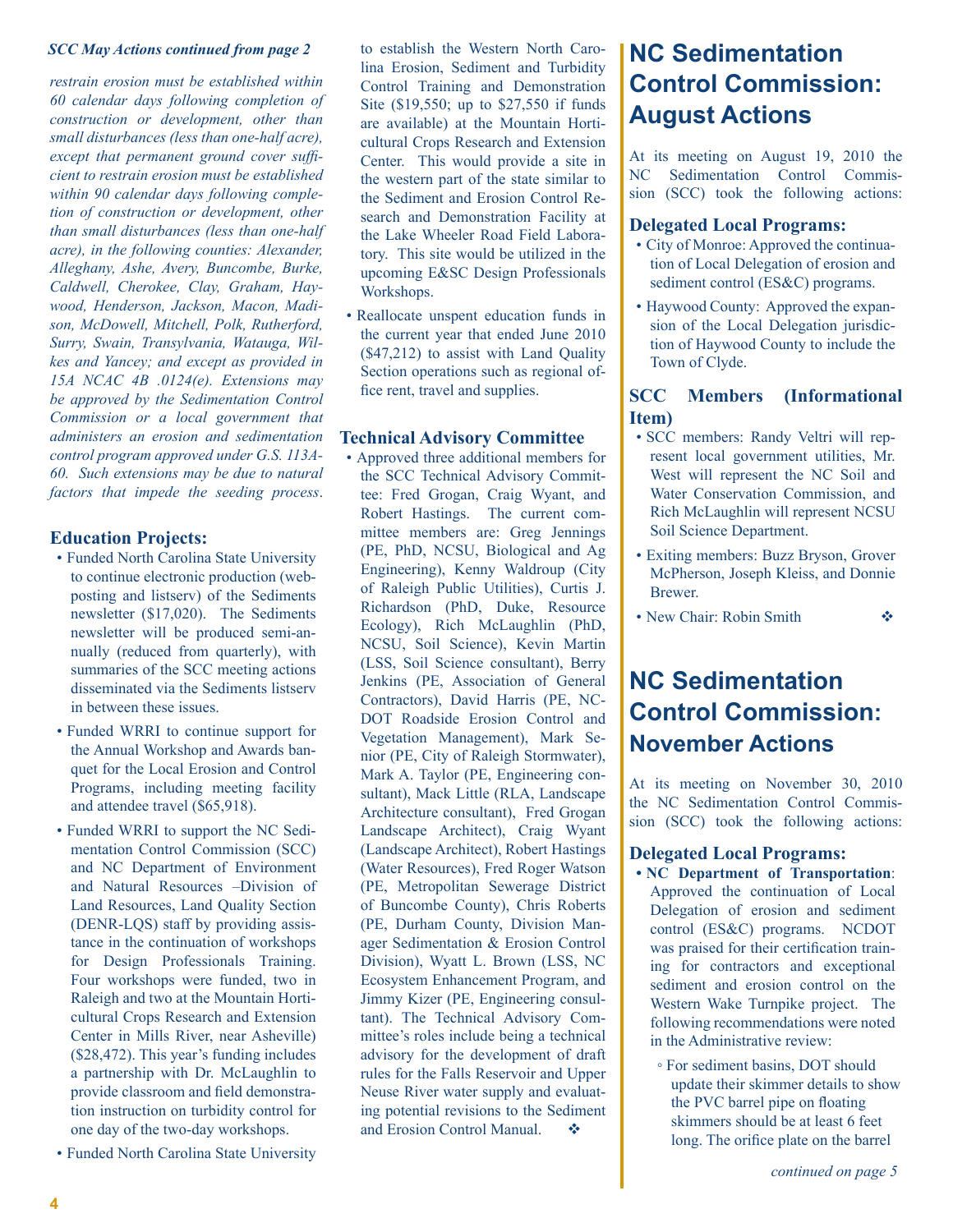#### *SCC November Actions continued from page 4*

of the skimmer should be checked as part of each self-inspection. Fabric linings of spillways should be carefully shingled (overlapped) and pinned. Interior slopes should be no steeper than 1.5:1 and the slopes should be stabilized with vegetation; matting is recommended. Drawings of the proposed contours are recommended in steep terrain to minimize the destabilization of adjacent steep slopes.

- For slope stabilization, graded slopes and fill need adequate seedbed preparation.
- For cutting and clearing within trout buffer areas, NCDOT shall consider tree clearing (even if stumps remain), as a disturbance requiring a trout buffer zone variance.
- Gaston County: Approved the change in Gaston County's ordinance to expand the Environmental Review Board to include 3 new members, one from the Gaston County Homebuilders Association and 2 developers nominated by the Gaston County Homebuilders Association. The current composition includes representatives from a participating municipality, Gaston County Soil and Water Conservation District, Gaston County Quality of Natural Resource Commission, Gaston County Chamber of Commerce, one Township representative appointed by the Gaston County Board of Commissioners, and a NC registered professional engineer.
- Jackson County: Approved a continuation of the review of Local Delegation until February 2011. The county is not taking effective enforcement action against sites with significant violations, notably for inadequate ground cover.
- Macon County: Approved the continuation of Local Delegation.
- Town of Highlands: Approved the continuation of Local Delegation.
- Town of Boone: Approved the continuation of Local Delegation.
- Watauga County: Approved a continuation of the review of the Local Delegation with an update from LQS in February 2011 and a follow-up review by May 2011. The Winston Salem Regional Office will assist the County to

improve organization and structure, increase training of staff regarding erosion control reviews, and strengthen the ability to conduct formal inspections and documentations.

- Buncombe County: Approved the continuation of Local Delegation.
- City of Asheville: Approved the continuation of Local Delegation.
- Town of Beach Mountain: Approved the continuation of Local Delegation.
- Grandfather Village: Approved the continuation of Local Delegation.
- Haywood County: Approved the continuation of Local Delegation.
- Town of Lake Lure: Approved the continuation of Local Delegation.
- Town of Columbus: Approved the continuation of Local Delegation.
- Henderson County: Approved the continuation of Local Delegation.
- Durham City/County: Approved the continuation of Local Delegation under the condition that the local program evaluates the integrity and consistency of inspection reports while working with the Raleigh Regional Office staff.

#### **Plan Review Fees:**

• Passed a resolution to recommend that the NC General Assembly amend the NC Sedimentation Pollution Control Act (SPCA) to increase Plan Review Fees to \$170 per disturbed acre or part thereof, as recommended in the report to the Environmental Review Commission (ERC); allowing inspection frequency to be increased to 1 inspection every 4 months. (Note: this fee increase would not be enough to provide the recommended monthly inspection frequency by the Regional Office staff.)

#### **SCC 2011 Meeting Dates:**

- Thursday, February 17
- Tuesday, May 17
- Thursday, August 18
- Tuesday, November 29

Support documents for SCC actions may be found online at

*<http://dlr.enr.state.nc.us/scc.html>*v

To report possible violations of the NC SPCA call

1-866-STOPMUD 786-7683

# **News from Land Quality Section**

#### **Evangelyn Lowery-Jacobs new Sedimentation Education Specialist**

Ms. Evangelyn Lowery-Jacobs, formerly an Assistant Regional Engineer in the Fayetteville Regional Office, has transferred to Sedimentation Education Specialist in the Raleigh Central Office. This position is responsible for implementing the training and education programs of the Sedimentation Control Commission statewide.

#### **Erosion and Sedimentation Control Planning and Design Workshop**

*By Nicole Saladin, Coordinator for Research & Outreach, Water Resources Research Institute, NC State University*

In spite of a slow economy, urban and suburban developments are beginning to increase. Overall, development has occurred at unprecedented rates in recent decades. While development brings many opportunities, it also poses challenges to those who manage land and water resources, as well as to all the citizens who depend on those resources.

Urban landscapes contribute a variety of pollutants to local waterways, including heavy metals and oils from paved surfaces, nutrients from landscaping practices, and sediment from exposed and eroding soils. Sediment has been identified as the number one water pollutant in the country, and much of this comes from improper development practices that do not properly stabilize exposed soils during and after the construction process.

As regulations regarding land use practices and water quality are constantly updated and new technologies emerge, it is important for practitioners to understand the issues associated with sediment and erosion control, as well as the regulations that address those issues, and industry best practices for satisfying those regulations in the field. To help those practitioners – site designers, developers, contractors, surveyors, other engineers, and even regulators themselves stay up to date on this information, NC Department of Environment and Natural Resources (NCDENR) Division of Land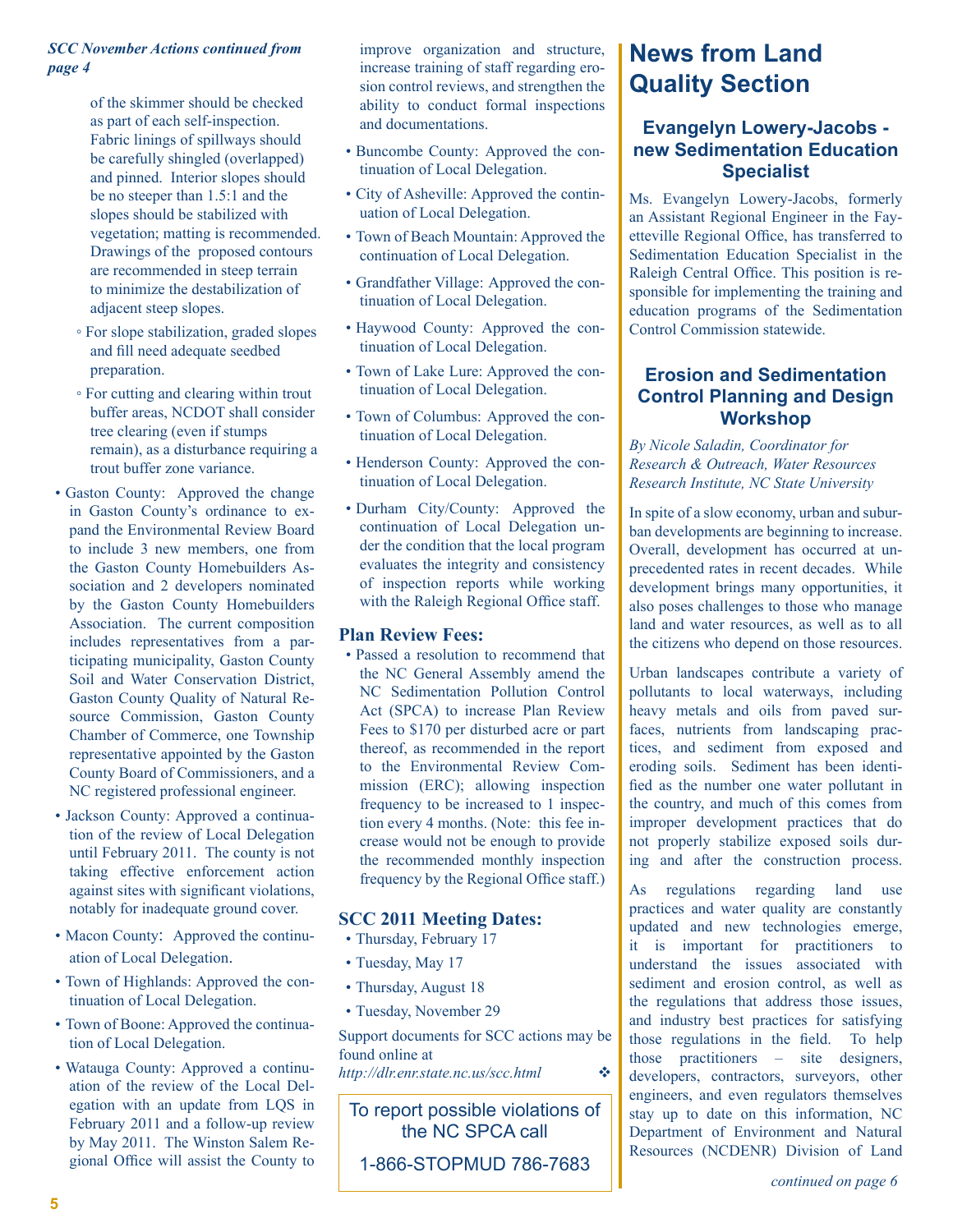#### *Planning and Design Workshops continued from page 5*

Resources partnered with the Water Resources Research Institute to host a series of two-day workshops aimed at erosion and sediment control, as part of the NC Sedimentation Control Program's educational efforts.

In October, 76 practitioners gathered at the Mountain Horticultural Crops Research Station in Mills River NC. In November, another 87 participants attended the workshop in Raleigh, where presentations were given at the Brownstone Hotel with a field trip on day two to NC State University's Lake Wheeler Research Station. In the classroom, participants learned from NC DENR staff and other experts about regulations, such as the Proposed Falls Lake Rules and trout buffer disturbances, stormwater best management practices, and land stabilization practices, such as the use of regionally appropriate vegetative cover and chemical applications such as polyacrylamides (PAM). On day two of each workshop, participants were guided in the field by Melanie McCaleb and Rich McLaughlin of NC State University's Department of Soil Science. They were given hands-on demonstrations on the use of PAM for sediment control using a variety of passive and active dosing treatments. Fiber check dams, a passive approach to dosing, were used along the newly constructed demonstration site at the Mountain Horticulture Site to show the effects of PAM on turbidity control (Figure 1). PAM was also used in conjunction with different types of ground cover applications to demonstrate the ability to reduce erosion and sediment loading rates (Figure 2).



*Figure 1. Wattles installed with PAM.*

Another series of workshops will be held in spring 2011, where participants will get another opportunity to tour the Fletcher and Raleigh research facilities, and prepare themselves and their colleagues for new regulations and learn new methods to help protect the state's land and water resources. More



*Figure 2. Participants "raining" on different ground cover applications.*

information on the workshops, such as agendas, presentations, and registration for the spring can be found at [http://www.ncsu.edu/wrri/events/esc\\_workshops/pastescworkshops.html.](http://www.ncsu.edu/wrri/events/esc_workshops/pastescworkshops.html)

Photos are from the new training center at the Mountain Horticulture Crops Research and Extension Center. Workshop sponsors include: North Carolina Sedimentation Control Commission, North Carolina Department of Environment and Natural Resources - Division of Land Resources - Land Quality Section, and Water Resources Research Institute of The University of North Carolina.

# **Another Home Builder Settles with USEPA for Clean Water Violations**

Beazer Homes USA, Inc. has agreed to pay a \$925,000 civil penalty for erosion and sediment control violations in 21 states. The lawsuit covers 362 sites in twenty one states; 46 sites are located in North Carolina. As part of the settlement, Beazer will also implement a company-wide stormwater program to improve compliance with stormwater requirements at current and future construction sites around the country. Details on the Beazer Settlement are at: *[http://www.epa.gov/compli](http://www.epa.gov/compliance/resources/cases/civil/cwa/beazer.html)[ance/resources/cases/civil/cwa/beazer.html](http://www.epa.gov/compliance/resources/cases/civil/cwa/beazer.html)*. For a summary of other settlements with other home builders, see the November 2009 Sediments Vol. 16(3) newsletter at: *http://www.dlr.enr.state.nc.us/pages/sedimentationnewsletters.html*. v

# **IECA's Environmental Connection - The World's Largest Soil & Water Event!**

#### **February 20-23, 2011**

Disney's Coronado Springs Resort - Orlando, Florida USA

The premier educational event for the erosion and sediment control industry. Environmental Connection has more erosion, sediment control, and stormwater focused training, technology and

networking events than any other event. Over 4 days, Environmental Connection provides peer–reviewed education, products and technology which address eight technology sections:

- 
- 
- 
- 
- Slope Stabilization Wetlands Technology
- Stream Restoration Erosion and Sediment Control
	-
- Stormwater Management Wind Erosion Technology



Information: *<http://www.ieca.org/conference/annual/ec.asp>*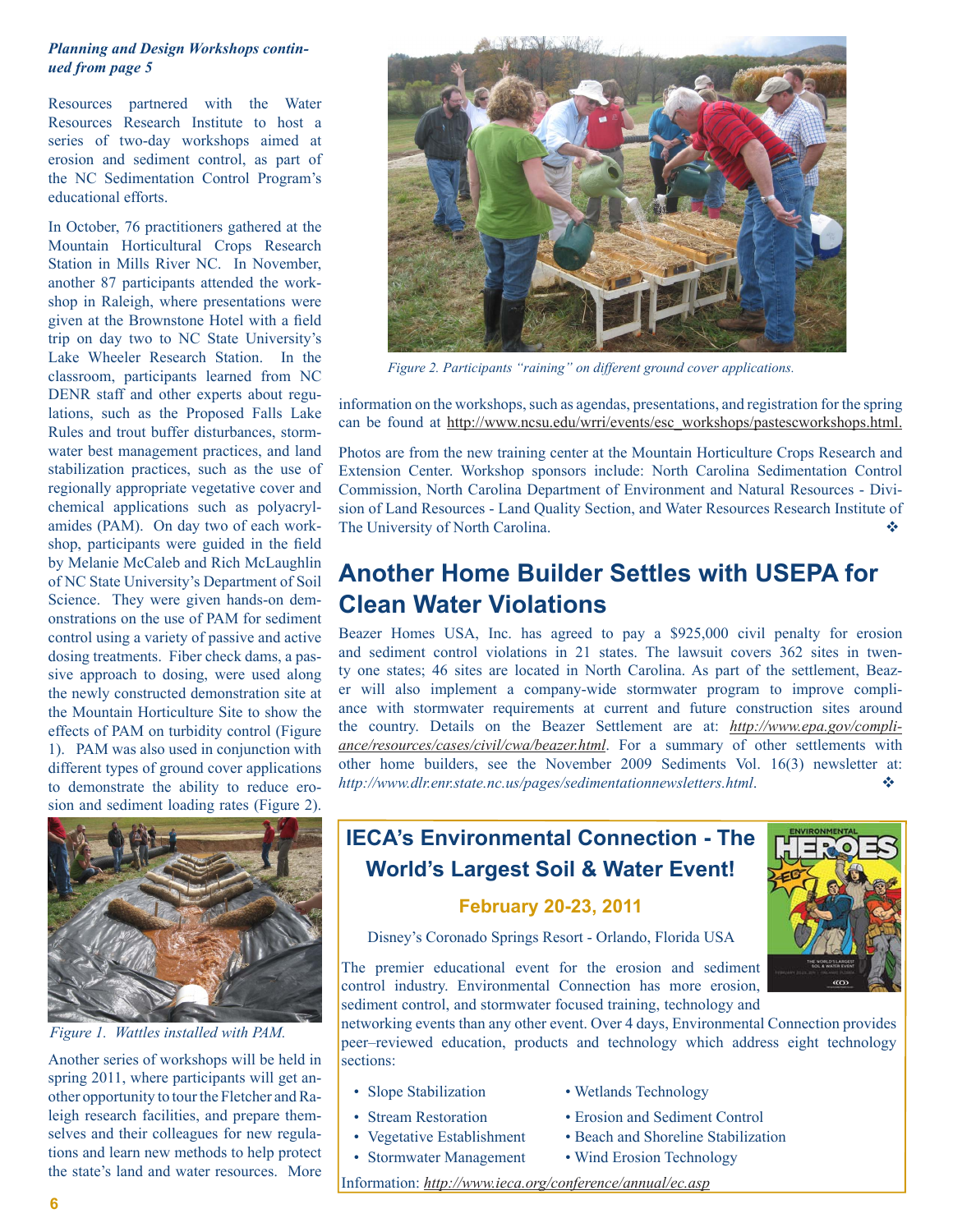

**Figure 1.** *Total solids removal efficiency for diam 8 in (20.3cm) coarse SiltSoxx (SS), 12 in (30.5cm diam) coarse SiltSoxx, and 24 in (61cm) silt fence (SF) with a height of 18" (45.7 cm) above the flume, with corresponding flow rates. The standard error of the means for each treatment is shown. Flow rates tested were 2, 4, and 5 gpm (0.126, 0.252, and 0.315 L/s) (Keener et al, 2007).*

| Table 1. Materials added to BMPs for each test (Al-Hamdan et al. 2007). |  |  |  |
|-------------------------------------------------------------------------|--|--|--|
|                                                                         |  |  |  |

| <b>Added material</b>     |      | <b>Test designation</b> |     |     |     |     |  |  |  |
|---------------------------|------|-------------------------|-----|-----|-----|-----|--|--|--|
|                           | 100% | 80%                     | 60% | 40% | 20% |     |  |  |  |
| Sediment (dry weight, lb) | 95   | 75                      | 60  | 55  | 95  | 380 |  |  |  |
| Organics*(1-gal container |      | $\mathbf{3}$            | 3   | 3   |     | 15  |  |  |  |
| Metal (Soda Cans)         |      | 5                       | 5   | 5   |     | 25  |  |  |  |
| <b>Plastic Bottles</b>    |      | 3                       | 3   | 3   |     | 15  |  |  |  |
| Plastic Shopping Bag      |      |                         |     |     |     |     |  |  |  |
| Cigarettes Butts (Cup)    |      |                         |     |     |     |     |  |  |  |
| Cigarettes Box            |      |                         |     |     |     |     |  |  |  |
| Leaves and twigs.         |      |                         |     |     |     |     |  |  |  |

|  | Table 2. Captured materials by BMPs at the end of testing (Al-Hamdan et al. 2007). |  |  |  |  |  |  |
|--|------------------------------------------------------------------------------------|--|--|--|--|--|--|
|  |                                                                                    |  |  |  |  |  |  |

|                               | <b>Baysaver®</b>                    |                |                | <b>CDS®</b>                                              |                |                 | <b>Stormceptor®</b> |        |                               |          |        |
|-------------------------------|-------------------------------------|----------------|----------------|----------------------------------------------------------|----------------|-----------------|---------------------|--------|-------------------------------|----------|--------|
| <b>Material</b>               | <b>Primary Storage</b><br>sump sump |                | <b>Total</b>   | Inlet<br>Fiber glass/<br>Pipe<br>inlet to screen<br>Sump |                | After<br>screen | <b>Total</b>        |        | <b>Fiber grass Sump Total</b> |          |        |
| Sediment (dry-<br>$wt.$ ), lb | 135.1                               | 49.4           | 184.5          | 7.3                                                      | 72.7           | 50.9            | 62.8                | 193.75 | 0.38                          | 254.75   | 255.13 |
| Organics (1-gal<br>container) | 3.8                                 | 6.7            | 10.5           | 1.5                                                      | 7.4            | 3.9             | $\theta$            | 12.8   | $\Omega$                      | 11.8     | 11.8   |
| Metal (Soda Cans)             | $\tau$                              | 15             | 22             | $\theta$                                                 | 12             | 13              | $\theta$            | 25     | $\theta$                      | 24       | 24     |
| <b>Plastic Bottles</b>        | 6                                   | $\tau$         | 13             | $\theta$                                                 | 8              | $\tau$          | $\theta$            | 15     |                               | $\Omega$ |        |
| Plastic Shopping<br>Bag       | $\overline{1}$                      | $\overline{2}$ | 3              | $\Omega$                                                 | $\overline{2}$ | 3               | $\theta$            | 5      | $\Omega$                      | 3        | 3      |
| Cigarettes Butts,<br>Cup      | 1.6                                 | 1.9            | 3.5            | 0.2                                                      | 1.9            | 2.2             | $\theta$            | 4.3    | 0.1                           | 3.9      | 3.9    |
| Cigarettes Box                |                                     | 3              | $\overline{4}$ | $\Omega$                                                 | $\overline{2}$ | 3               | $\theta$            | 5      | $\Omega$                      | 5        | 5      |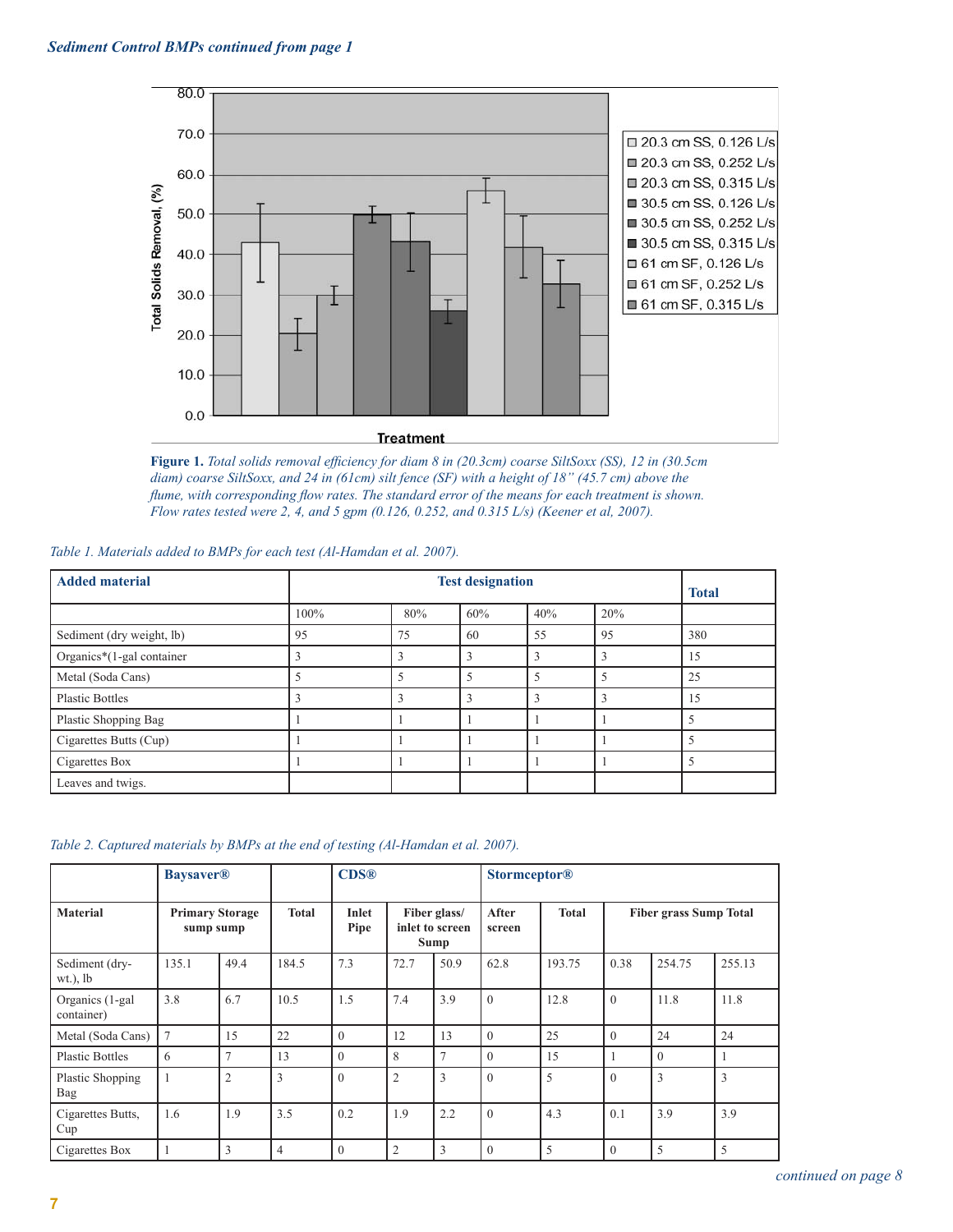was adjacent to a two mile construction site (Cleveland and Fashokun, 2006). A rock filter dam was installed of unspecified materials, most likely rock of 3-5" diameter based on Texas DOT specifications and the picture provided. Water samples were obtained "upstream" and "downstream" of the dam over the course of two years and 142 sampling visits. Overall, total suspended solids were not reduced by the placement of this dam. The upstream TSS during storm conditions was actually less than that of the downstream samples. This could have been due to the ability of water flow to re-suspend already deposited sediment in the ditch line or within the dam. They also determined that the sediment load in the ditch was increased six fold once construction was initiated. Interestingly, the storm sediment concentrations were highest during the post-construction monitoring.

While there was no evidence of treatment in the water samples, the authors did note clear evidence of sediment being trapped upstream of the rock dam. This suggests that the sampling design did not fully capture the effects of the dam, and they indicated that sampling the solids above the dam should be included in future research projects.

#### **Stormwater Pollution Control Showdown: Baysaver, CDS, and Stormceptor.**

A study conducted in the central part of Florida investigated the effectiveness of three urban pollution control devices in removing sediment, nutrients, metals, and litter from entering storm drains (Al-Hamdan et al, 2007). The experiments were conducted at 100, 80, 60, 40 and 20 percent of the designed flow capacity for each device. The three devices were the Baysaver (max. 0.048 cubic meters per second (cms), or 1.7 cubic feet per second (cfs)), the CDS (max. 0.042 cms or 1.5 cfs), and the Stormceptor (max.  $0.045$  cms or  $1.6$  cfs). Stormwater from a retention pond was used with 172 kg (380 lbs) street sweepings from the city and fine sediments from a lake to add to the sediment concentrations (Table 1). For each device, paired influent and effluent samples were collected during the five tests and water quality samples were taken both before and after the devices.

Total suspended solid load reductions for Baysaver, CDS, and Stormceptor were 62, 71, and 83 percent respectively. This was based on an average of 100

*Sediment Control BMPs cont'd from p. 7 Table 3. Load reductions of the water quality constituents (Al-Hamdan et al. 2007).*

|                                                                                               | <b>Load Reduction (%)</b>    |             |                     |  |  |  |  |  |
|-----------------------------------------------------------------------------------------------|------------------------------|-------------|---------------------|--|--|--|--|--|
| Pollutant                                                                                     | <b>Baysaver</b> <sup>®</sup> | <b>CDS®</b> | <b>Stormceptor®</b> |  |  |  |  |  |
| Cadmium                                                                                       | N/A                          | N/A         | N/A                 |  |  |  |  |  |
| Chromium                                                                                      | 57.2                         | 62.9        | 54.3                |  |  |  |  |  |
| Copper                                                                                        | 8.8                          | 7.3         | 7.6                 |  |  |  |  |  |
| Iron                                                                                          | 56.3                         | 40.1        | 39.2                |  |  |  |  |  |
| Lead                                                                                          | N/A                          | N/A         | N/A                 |  |  |  |  |  |
| Nickel                                                                                        | N/A                          | N/A         | N/A                 |  |  |  |  |  |
| Zinc                                                                                          | 2.4                          | 12.0        | $-1.8$              |  |  |  |  |  |
| Phosphorus, total                                                                             | 58.8                         | 56.1        | 60.8                |  |  |  |  |  |
| Phosphorus, Ortho                                                                             | N/A                          | N/A         | N/A                 |  |  |  |  |  |
| <b>Total Nitrogen</b>                                                                         | 5.0                          | 28.4        | $-10.8$             |  |  |  |  |  |
| Nitrate/Nitrite as N                                                                          | $-15.7$                      | $-8.7$      | 4.5                 |  |  |  |  |  |
| Residue, filterable (TDS)                                                                     | 6.9                          | 2.3         | 31.2                |  |  |  |  |  |
| Residue, Non-filerable (TSS)                                                                  | 62.2                         | 71.2        | 83.0                |  |  |  |  |  |
| $N/A$ not available because of the undetected concentrations in the influent or/and effluent. |                              |             |                     |  |  |  |  |  |

and 200 mg/L of fine sediments having been added to the water. More fine sediments were captured by Stormceptor than the others and all the devices performed well in trapping the larger litter (Table 2).

Total nitrogen change in the Stormceptor was an increase of 27 percent, while Baysaver and CDS had increases in nitrate and nitrite. The increase in these concentrations in the effluent samples may have been due to aerobic degradation of organic materials by bacteria in the system. Nitrogen is usually more of a problem in coastal areas, where it can cause algal blooms in brackish or salt water systems. Phosphorous, which can cause algal blooms in fresh water systems, was reduced by the Stormceptor slightly more CDS device, likely due to the greater solids trapping of the former.

Phosphorous tends to bind to find sediment and so more sediment trapping will usually result in more phosphorus trapping. On average all three devices performed similarly in reducing the three heavy metals studied: copper, chromium, and iron. For Baysaver, chromium, copper, and iron removal rates were 57, 9, and 56 percent respectively. CDS had removal rates of 63, 7, and 40 percent, and for Stormceptor removal rates were 54, 8, 40 percent (Table 3).

Noted in the conclusions of this study was the importance of maintenance of these types of devices. In addition, the ease of installation of such devices may be a factor. For instance, the riser of the Stormceptor needed a crane to install it, while a front end loader was used to install the remaining devices. Both the ease and frequency of maintenance were also mentioned as factors in selecting storm water treatment devices. Much more detailed information such as particle size distribution and location of sediment in the devices, plus trapping of cans, bottles, cigarette butts, and other materials, is presented in this comprehensive paper.

The information on this article was also utilized in a recent IECA Environmental Connection article.

#### **References**

- Al-Hamdan, A.Z., F. Nnadi, M. Romah. 2007. Performance reconnaissance of stormwater proprietary best management practices. Journal of Environmental Science and Health, Part A: Toxic/ Hazardous Substances and Environmental Engineering. 42:4, 427-437.
- Cleveland, T.G., A. Fashokun. 2006. Construction-associated solids loads with a temporary sediment control BMP. Journal of Construction Engineering and Management. 132:10.
- Keener, H.M., B. Faucette, M. Klingman. 2007. Flow-through rates and evaluation of solids separation of compost filter socks versus silt fence in sediment control applications. Journal of Environmental Quality. 36:742-752.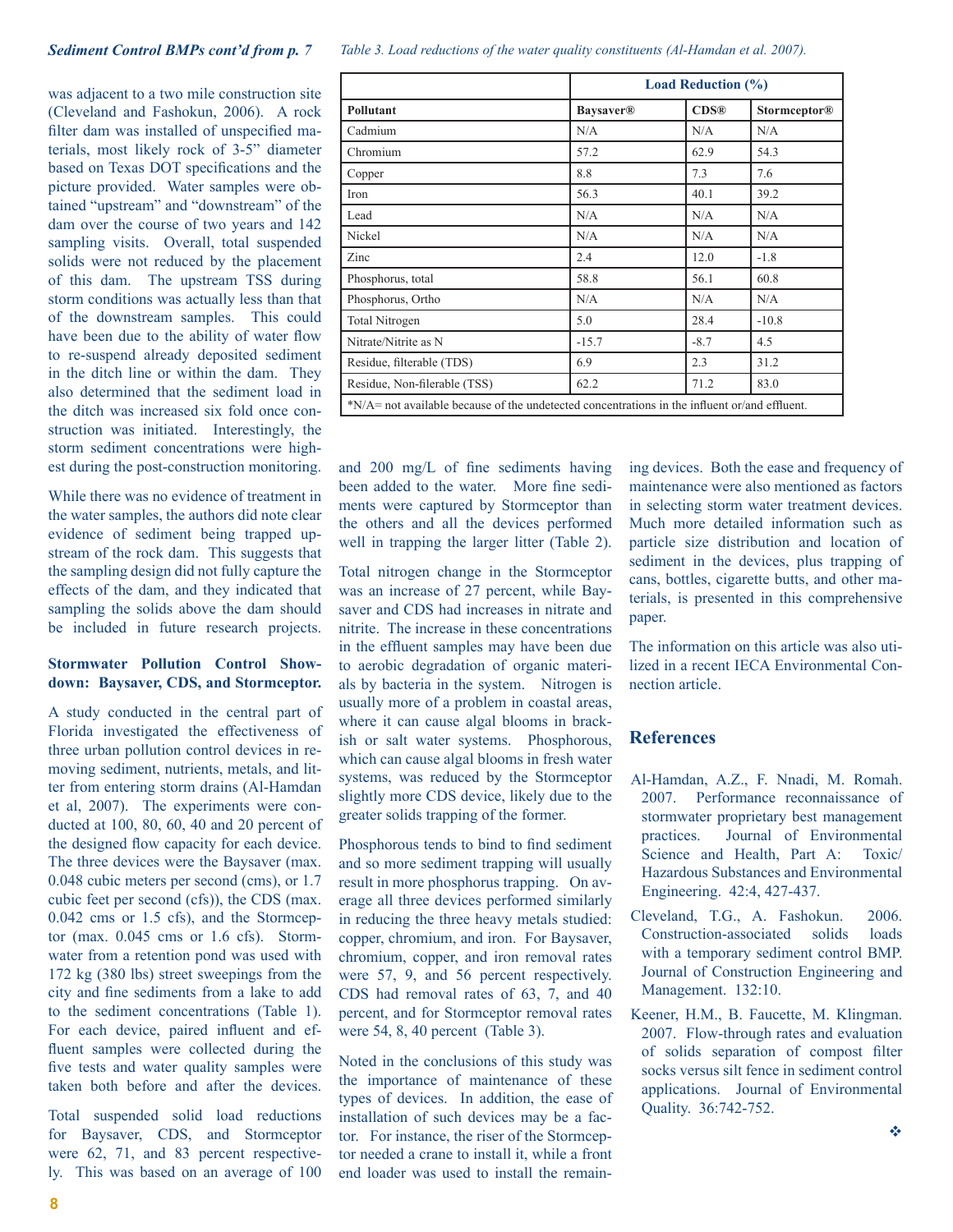# **New Self-Inspection Program for Erosion and Sedimentation Control**

Effective October 1, 2010, persons conducting land-disturbing activities larger than one acre must inspect their project after each phase of the project, and document the inspection in writing. Land Quality Section has provided some FAQs to assist in this process.

#### **Does this only apply to projects approved after October 1, 2010?**

No, it applies to both old and new projects.

**Who can conduct the inspection?** The financially responsible party, landowner or their agent may conduct the inspection.

**Is a special certification required to do the inspection?** No

**What is the goal of the self-inspection program?** To make sure that the approved erosion and sedimentation control plan is being followed, including the installation and maintenance of measures, and the provision of ground cover in a timely manner.

**What has to be inspected?** All of the erosion and sedimentation control measures, including sedimentation control basins, sedimentation traps, sedimentation ponds, rock dams, temporary diversions, temporary slope drains, rock check dams, sediment fence or barriers, all forms of inlet protection, storm drainage facilities, energy dissipaters, and stabilization methods of open channels must be inspected.

**What else has to be checked?** The need for ground cover should be checked. Temporary or permanent ground cover must be provided on exposed graded slopes and fills within 21 calendar days of the completion of a phase of grading. Permanent ground cover must be provided within 15 working days or 90 calendar days (60 days in HQW zones), whichever term is shorter, upon the completion of construction or development.

**Do newly installed sedimentation control basins have to be measured?** Yes, the actual dimensions of the basins have to be checked, usually with a tape measure, and compared to the dimensions on the approved plan.

**Do newly installed sedimentation control basins have to be measured by a Professional Land Surveyor?** No. Generally the width and length of basins can be measured with a tape measure. A level and survey rod may be useful in checking the depth of a basin. Only relative elevations, comparing the bottom and top elevations are necessary.

**What is a significant deviation from the approved plan?** A significant deviation means an omission, alteration or relocation of an erosion or sedimentation control measure that prevents the measure from performing as intended. If the approved erosion and sedimentation control plan cannot be followed, a revised plan should be submitted for review.

**Does it require a special form?** A "Self-Inspection Report for Land Disturbing Activity as Required by NCGS 113A-54.1" is available for use. It can be completed by hand or completed as an Excel spreadsheet. An alternative is to make notations on the copy of the approved erosion and sedimentation control plan that is kept on the project site. Rule 15A NCAC 04B. 0131 states that "… documentation shall be accomplished by initialing and dating each measure or practice shown on a copy of the approved erosion and sedimentation control plan or by completing, dating and signing an inspection report that lists each measure, practice or device shown on the approved erosion and sedimentation control plan."

**Can I just use the NPDES Self-Monitoring Report?** The NPDES Self-Monitoring Report may only be used to report that the maintenance and repair requirements for all temporary and permanent erosion and sedimentation control measures, practices and devices have been performed.

**When do the inspections have to be done?**  Unlike the NPDES Self-Monitoring Report, the Self-Inspection Report for Land-Disturbing Activity does not have to be weekly. Rather, this report is completed after each phase of the approved erosion and sedimentation control plan is complete. Not every project will have all the possible phases, but the list of phases includes the following:

- Installation of perimeter erosion and sediment control measures
- Clearing and grubbing of existing ground cover
- Completion of any phase of grading of slopes or fills
- Installation of storm drainage facilities
- Completion of construction or development
- Establishment of permanent ground cover sufficient to restrain erosion.

**Where do I mail the report?** Do not mail the report. The records must be made available to the erosion control inspector at the site. Any documentation of inspections that occur on a copy of the approved erosion and sedimentation control plan shall occur on a single copy of the plan and that plan shall be made available on the site. Any inspection reports shall also be made available on the site.

Additional links, including the required Self-Inspection Report for Land Disturbing Activities and an Excel spreadsheet with the Self-Inspection Report Worksheet can be found at:

*[http://www.dlr.enr.state.nc.us/pages/sedi-](http://www.dlr.enr.state.nc.us/pages/sedimentation_new.html) [mentation\\_new.html](http://www.dlr.enr.state.nc.us/pages/sedimentation_new.html)*

The Self-Inspection Rules can be found at:

<http://reports.oah.state.nc.us/ncac.asp>

and entering: 15A NCAC 04B 0131

or [Click this link to view the updated rules](http://reports.oah.state.nc.us/ncac/title%2015a%20-%20environment%20and%20natural%20resources/chapter%2004%20-%20sedimentation%20control/subchapter%20b/15a%20ncac%2004b%20.0131.html) [for self inspection.](http://reports.oah.state.nc.us/ncac/title%2015a%20-%20environment%20and%20natural%20resources/chapter%2004%20-%20sedimentation%20control/subchapter%20b/15a%20ncac%2004b%20.0131.html)

## **EPA Effluent Limitations Guideline (ELG)-Update**

In August 2010 USEPA announced it is re-evaluating the 280 NTU Effluent Limitations Guideline (ELG) for construction sites disturbing 10 or more acres. This action was a result of a lawsuit filed by the National Association of Home Builders and petition filed by the Federal Small Business Administration. An updated numeric standard is expected to be released by the end of 2011. While the ruling delayed the issuance of a numeric limit, the other requirements of the ELG remain in place. EPA is expected to issue interim stormwater management guidance for construction site operators as the agency works to refine the rule. Additional information: [http://water.epa.gov/scitech/wastetech/](http://water.epa.gov/scitech/wastetech/guide/construction/) [guide/construction/.](http://water.epa.gov/scitech/wastetech/guide/construction/)

The other requirements are summarized in Sediments Vol 16(4) and includes stabilization within 14 days on all construction sites and sampling of discharges for all sites 10 acres or more.